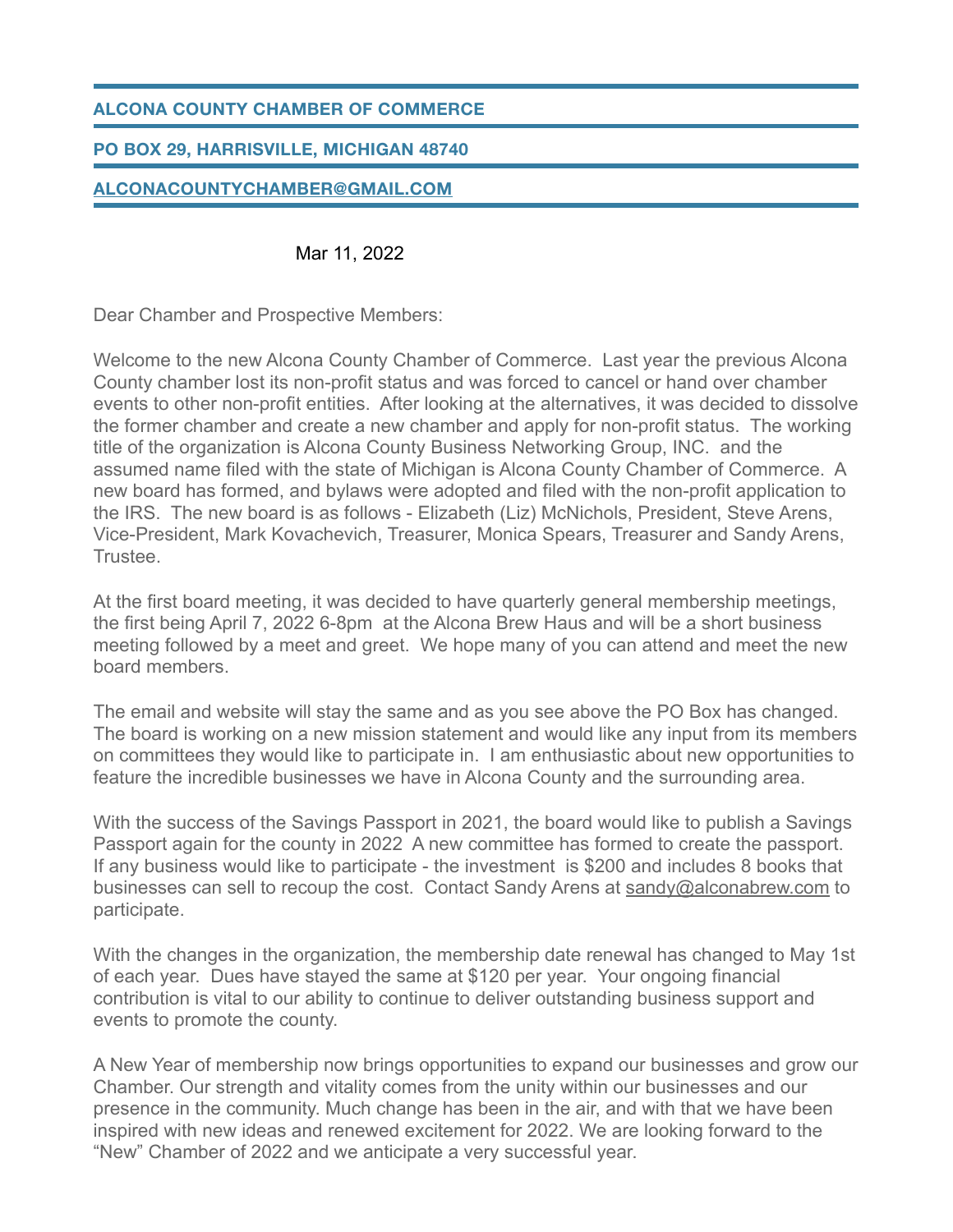*" When consumers know that a small business is a member of their local Chamber of Commerce, they are 44% more likely to think favorably of it, and they're a full 63% more likely to purchase goods or services from that company in the future."* 

*Kathleen Lanza – Columnist for Money News Now*

Why Join the Alcona County Chamber?

- **EXEDER** Advertising opportunities through the chamber's email list of members and local residents.
- Gain visibility and drive traffic to your business through the chamber's social media campaigns & advertisement opportunities throughout the year.
- Tap into the power of networking through sponsored chamber events like the quarterly mixers and Informative meetings focused on growth, networking and increasing visibility to local businesses
- **Future Potential for Business After Hours events and Coffee & Connections, etc.**
- Gain massive visibility and drive traffic to your business through the Chambers sponsored events.
- Partnerships with other county organizations to promote local events.

If you'd like to hear more about the Alcona County Chamber and have never been to a meeting, we encourage you to attend our next Chamber meeting to meet the Board, other chamber members and hear the exciting ideas we have planned for the coming year. The next meeting is April 7, 2022 at 6:00 PM at Alcona Brew Haus. The more participation and the more resources, the more we will continue to grow.

Below you will find the membership renewal form and new member application for 2022. Please mail your application/checks to (payable to the Alcona County Chamber of Commerce ) PO Box 29, Harrisville, MI 48740 Be sure to include your email address on the application, as most of our communication is sent via email.

Any questions, please contact us via email. We look forward to your support and working with you to expand your business in the coming year!

With new members come new ideas. We're open to hearing your suggestions on how we can make our Chamber more helpful and beneficial to its members and their businesses. If you have an idea for an event, fundraising opportunity, project, or anything else you think would help our businesses, we want to hear them! You can email your ideas to [alconacountychamber@gmail.com](mailto:alconacountychamber@gmail.com) or call one of the board members. We are always looking to advance the general welfare and prosperity of the Alcona County area so that its citizens and all of its business community shall prosper.

### *"If Everyone is moving forward Together, then Success takes care of itself." — Henry Ford*

Sincerely yours,

Liz McNichols, Board President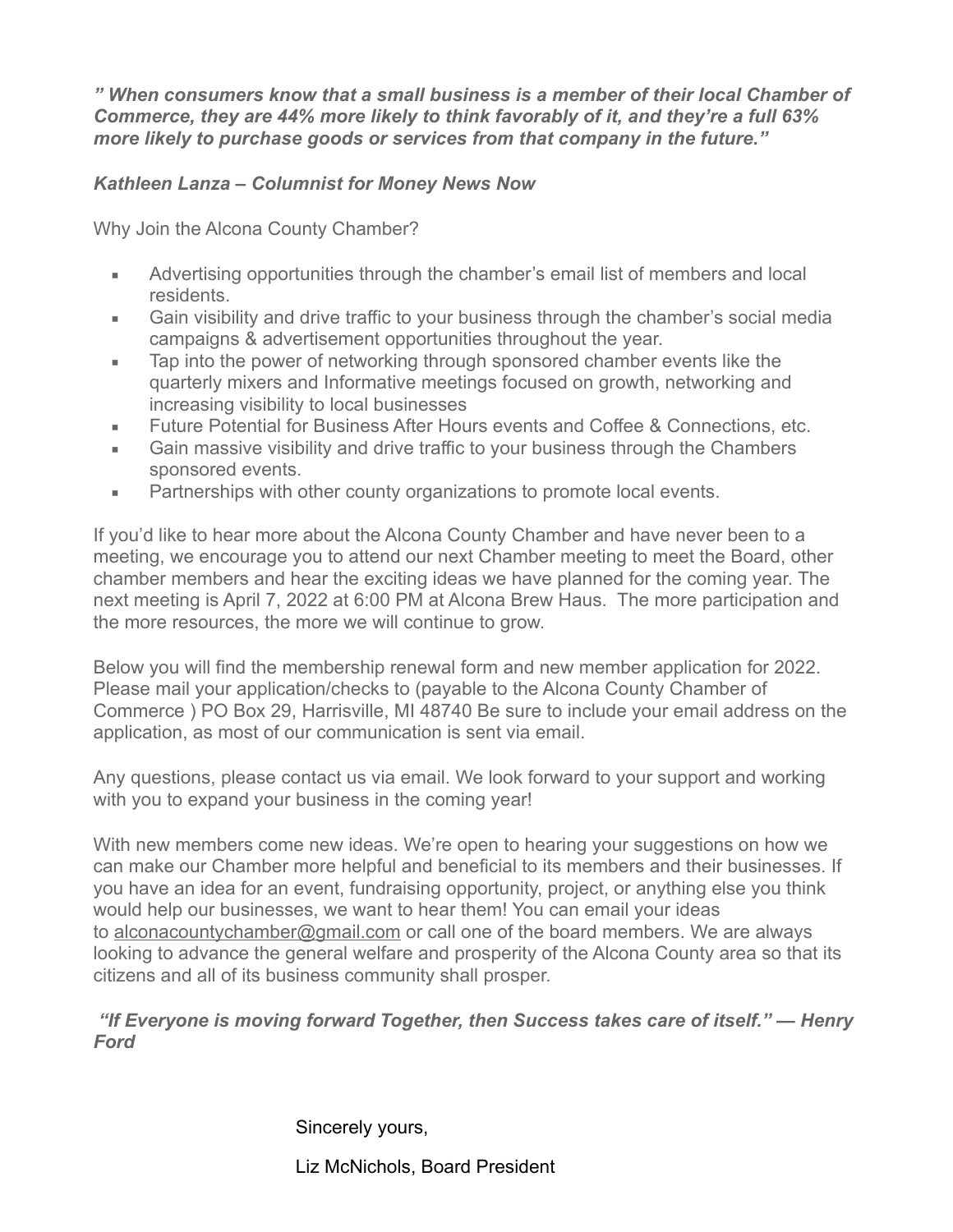*I want to grow my business by becoming a member of the Alcona County Chamber of Commerce*

**Present/New Membership Renewal Form**

| <b>Business</b>                                                                                                                                                                                                                                                                                                                                                                               |
|-----------------------------------------------------------------------------------------------------------------------------------------------------------------------------------------------------------------------------------------------------------------------------------------------------------------------------------------------------------------------------------------------|
|                                                                                                                                                                                                                                                                                                                                                                                               |
|                                                                                                                                                                                                                                                                                                                                                                                               |
|                                                                                                                                                                                                                                                                                                                                                                                               |
|                                                                                                                                                                                                                                                                                                                                                                                               |
| <b>Business Website:</b>                                                                                                                                                                                                                                                                                                                                                                      |
| <b>Business Social Media Page Address:</b><br><u> 1989 - Johann Stoff, amerikansk politiker (* 1908)</u>                                                                                                                                                                                                                                                                                      |
| ,我们也不会有什么。""我们的人,我们也不会有什么?""我们的人,我们也不会有什么?""我们的人,我们的人,我们的人,我们的人,我们的人,我们的人,我们的人,我<br>What are your top 3 business goals for 2022?<br>,我们也不能在这里的时候,我们也不能在这里的时候,我们也不能会在这里的时候,我们也不能会在这里的时候,我们也不能会在这里的时候,我们也不能会在这里的时候,我们也不<br>,我们也不会有什么。""我们的人,我们也不会有什么?""我们的人,我们也不会有什么?""我们的人,我们也不会有什么?""我们的人,我们也不会有什么?""我们的人<br>,我们也不能在这里的时候,我们也不能在这里的时候,我们也不能会在这里,我们也不能会在这里的时候,我们也不能会在这里的时候,我们也不能会在这里的时候,我们也不能会 |
| <b>General Membership</b><br>\$120 per year                                                                                                                                                                                                                                                                                                                                                   |
| PayPal Payment is available on the website https://alconacountychamberofcommerce.com/<br>There will be a service fee of \$3 if paying through PayPal.<br><u>join/</u> .                                                                                                                                                                                                                       |
| I want to donate a little extra to support the chamber                                                                                                                                                                                                                                                                                                                                        |
| 50 per year 1530 per year. 1540 per year 1550 per year                                                                                                                                                                                                                                                                                                                                        |
|                                                                                                                                                                                                                                                                                                                                                                                               |